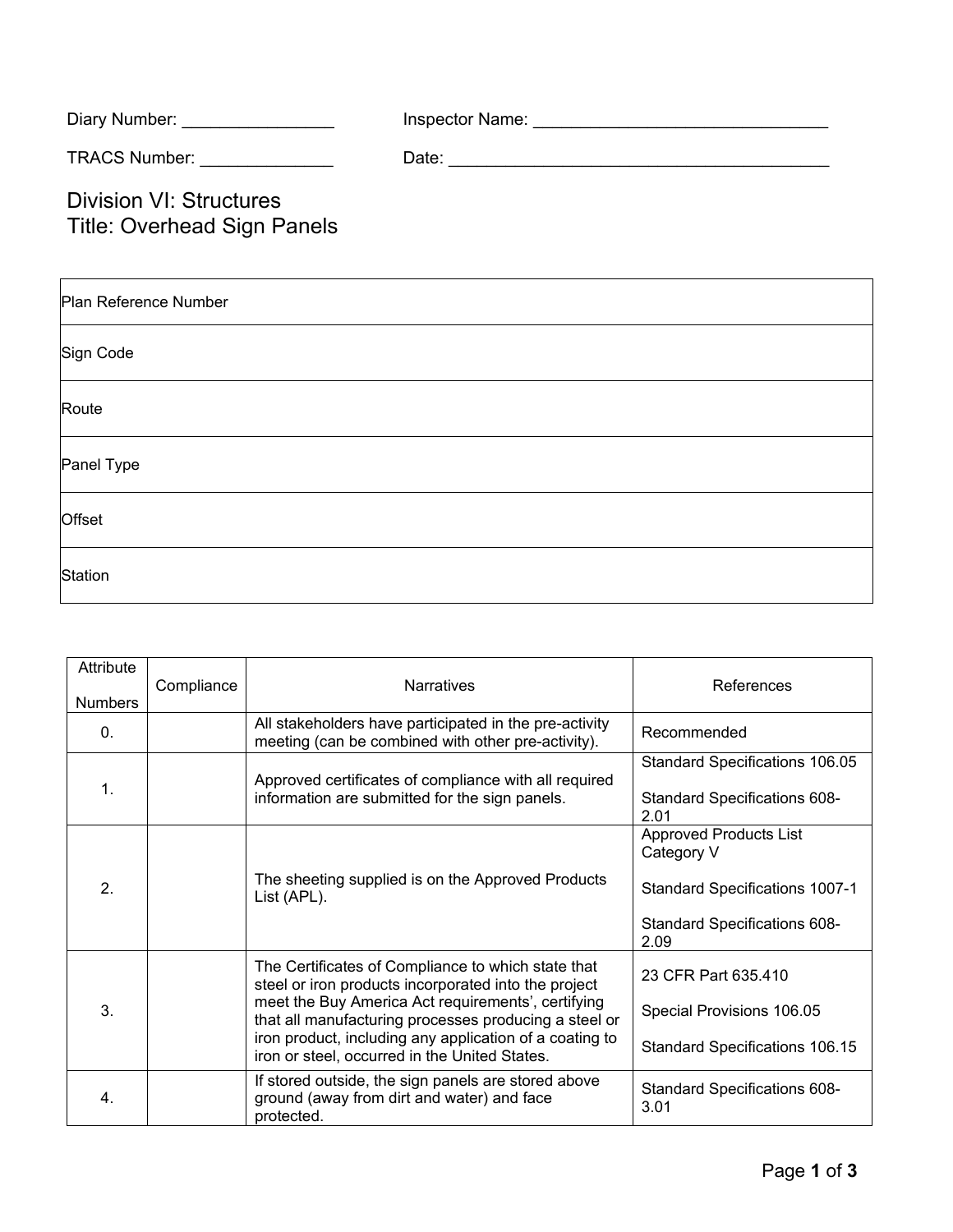| 5.  | The minimum vertical clearance from the bottom of<br>the sign to the top of the roadway conforms to the<br>plans detail.                                                                                                                                                    | <b>Plans Detail</b>                                                                                                                                                                     |
|-----|-----------------------------------------------------------------------------------------------------------------------------------------------------------------------------------------------------------------------------------------------------------------------------|-----------------------------------------------------------------------------------------------------------------------------------------------------------------------------------------|
| 6.  | Panel surfaces not covered with sheeting are etched<br>to reduce glare from reflected sunlight.                                                                                                                                                                             | Standard Specifications 608-<br>2.02                                                                                                                                                    |
| 7.  | The legends (spelling, arrows, and symbols) are in<br>accordance with the plan sheets.                                                                                                                                                                                      | Plans Signing Detail and<br><b>Summary Sheets</b>                                                                                                                                       |
| 8.  | All guide sign rivets extend through the panel face<br>and legend and are set tight.                                                                                                                                                                                        | Standard Specifications 608-<br>2.14 (C)                                                                                                                                                |
| 9.  | The sign panel colors are consistent with no color<br>variations or blemishes within the same sign 50'<br>during day or night, if variations or blemishes are<br>present the sign shall be removed and replaced at no<br>cost to the Department. The finding is documented. | <b>Construction Manual 105.11</b><br>Standard Specifications 608-<br>3.04                                                                                                               |
| 10. | Patching of panels is limited to one per 50 square<br>feet with total patching less than 5% of the sign area.                                                                                                                                                               | Standard Specifications 608-<br>3.02                                                                                                                                                    |
| 11. | The heads of the bolts and flat washers are the same<br>color as the panel face or painted to match.                                                                                                                                                                        | Standard Specifications 608-<br>3.02                                                                                                                                                    |
| 12. | Two post clips are installed at each junction of<br>extrusion and vertical support and on lower extrusion<br>where extrusions join one another.                                                                                                                             | Signing and Marking Standard<br>Drawings S-7 (1 of 3 and 3 of 3<br>Note 2)                                                                                                              |
| 13. | All bolts, washers and lock nuts are aluminum,<br>stainless steel or plated steel.                                                                                                                                                                                          | Signing and Marking Standard<br>Drawings S-7 (3 of 3 Note 4)                                                                                                                            |
| 14. | All rivets are aluminum.                                                                                                                                                                                                                                                    | Signing and Marking Standard<br>Drawings S-8                                                                                                                                            |
| 15. | The exit number panel is mounted with two uprights<br>so that its right edge is even with the right edge of the<br>parent sign or left edge for left hand exits.                                                                                                            | Signing and Marking Standard<br>Drawings S-8 (1 of 2 Note 6)<br>Standard Specifications 608-<br>2.11<br>Standard Specifications 608-<br>2.12<br>Standard Specifications 608-<br>2.14(G) |
| 16. | The exit number panel is mounted with two uprights<br>so that its right edge is even with the right edge of the<br>parent sign or left edge for left hand exits.                                                                                                            | Signing and Marking Standard<br>Drawings S-7 (3 of 3 Note 1)                                                                                                                            |
| 17. | The exit panel support is moved no more than 6<br>inches if it conflicts with the parent sign support.                                                                                                                                                                      | Signing and Marking Standard<br>Drawings S-7 (3 of 3 Note 3)                                                                                                                            |
| 18. | The "Exit Only" panel is attached to the sign panel<br>with self-plugging aluminum blind rivets with a 1/4"<br>thick nylon spacer on each rivet between the Exit<br>Only panel and the sign panel.                                                                          | Special Provisions 608-2.12<br>Standard Specifications 608-<br>2.12                                                                                                                     |
| 19. | The "EXIT ONLY" letters, arrows, and borders are<br>black embossed aluminum frames or flat sheet<br>aluminum frames with no reflectors.                                                                                                                                     | Standard Specifications 608-<br>2.12                                                                                                                                                    |
| 20. | Signs less than 60" x 120" are made of a single flat<br>sheet of aluminum.                                                                                                                                                                                                  | Signing and Marking Standard<br>Drawings S-8                                                                                                                                            |
| 21. | All horizontal joints are at an extruded T-section.                                                                                                                                                                                                                         | Signing and Marking Standard<br>Drawings S-7 (3 of 3)<br>Signing and Marking Standard<br>Drawings S-8 (1 of 2 Note 4)                                                                   |